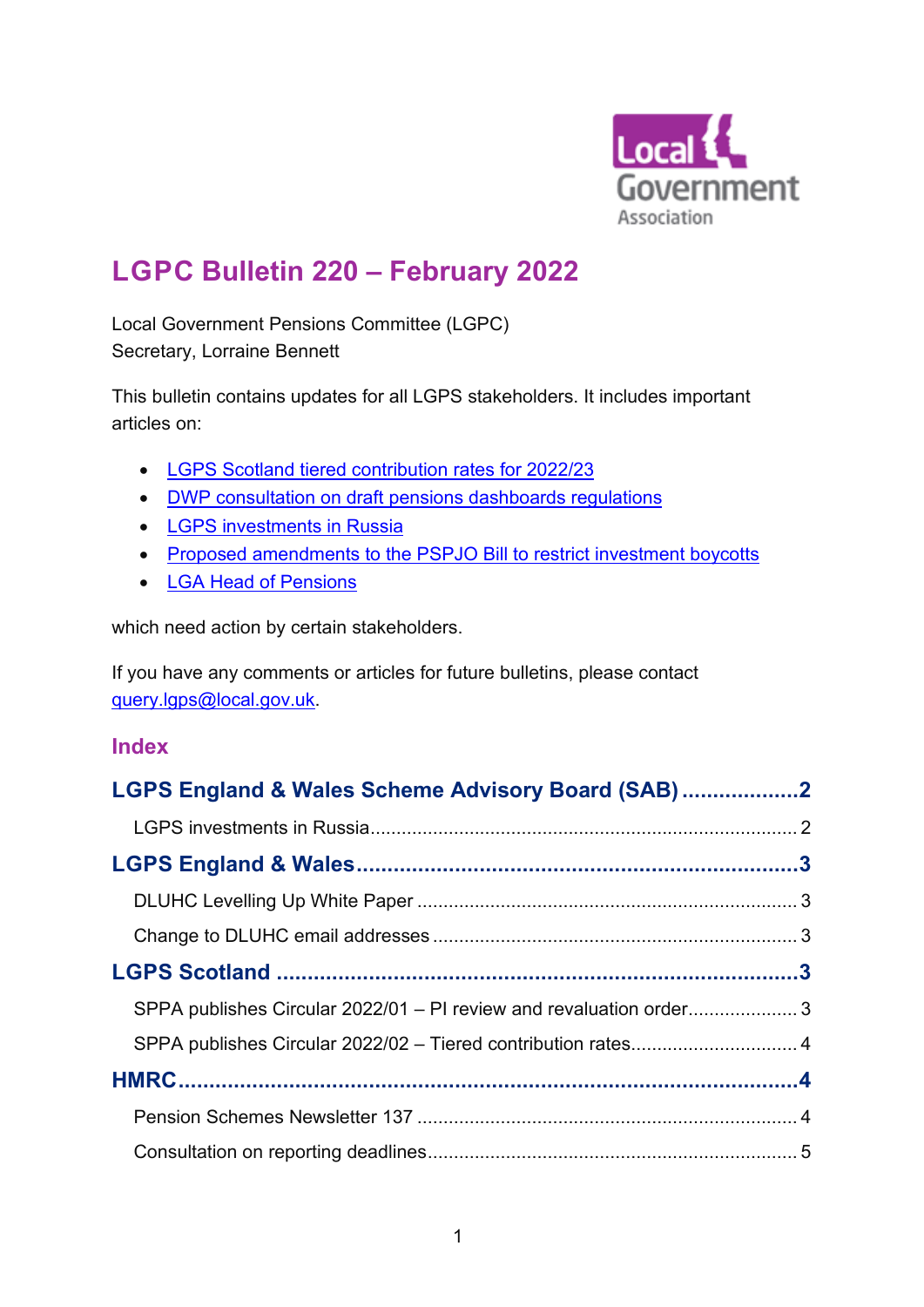| .12 |
|-----|
|     |
|     |
|     |
|     |
|     |

# <span id="page-1-1"></span>**LGPS England & Wales Scheme Advisory Board (SAB)**

## <span id="page-1-0"></span>**LGPS investments in Russia**

The UK Government has sanctions in place and is likely to introduce more as a result of events in Ukraine. The SAB advises any LGPS fund that is not already doing so to consider the implications for their investment portfolios.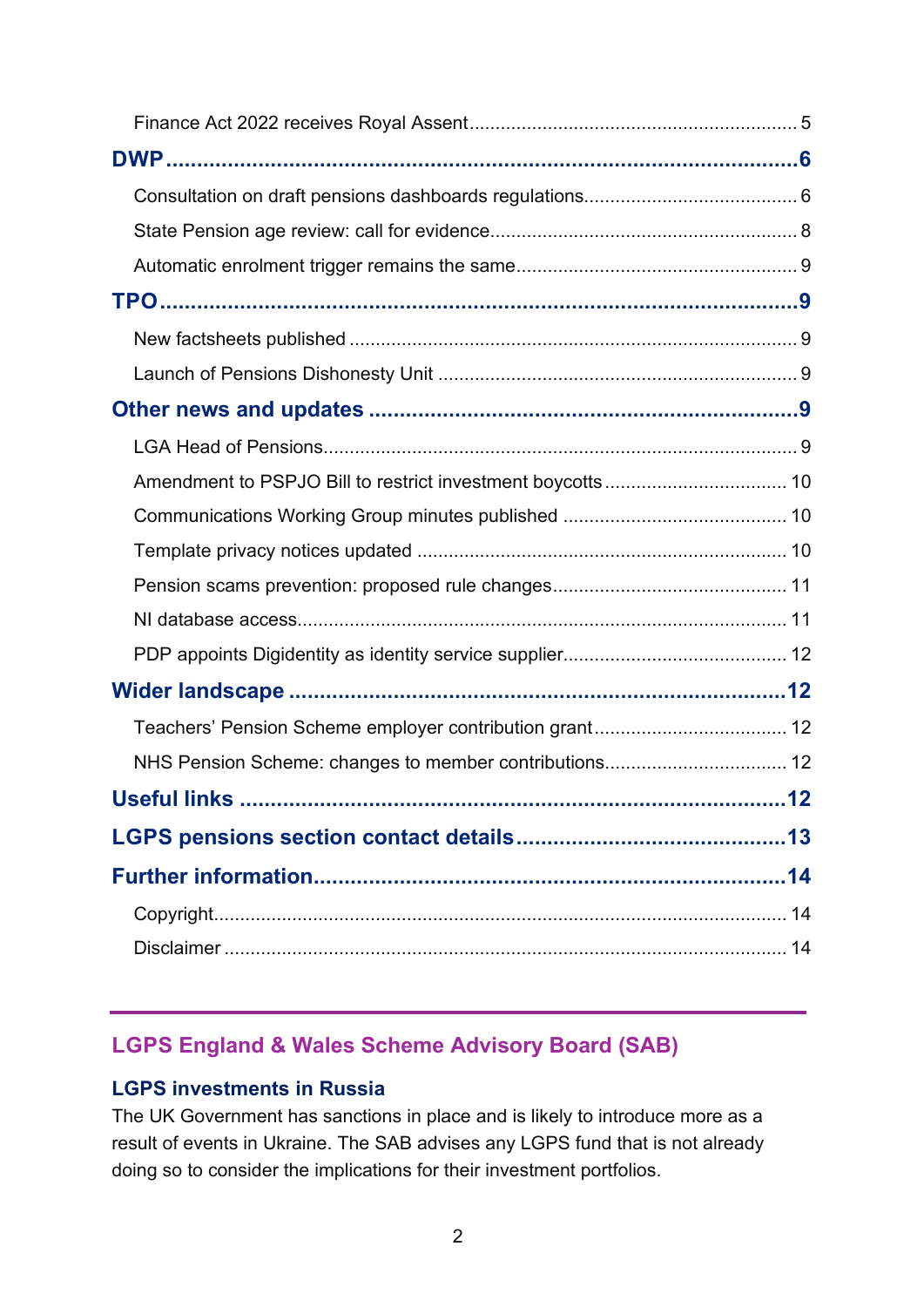#### **Action for administering authorities**

Discuss the implications for your investment portfolios of current and potential financial sanctions with pools and asset managers. Decide what prudent action you should take.

# <span id="page-2-0"></span>**LGPS England & Wales**

### <span id="page-2-1"></span>**DLUHC Levelling Up White Paper**

On 2 February 2022, the Department for Levelling Up, Housing and Communities (DLUHC) published the [Levelling Up White Paper.](https://www.gov.uk/government/publications/levelling-up-the-united-kingdom) The paper includes the Government's intention to ask LGPS pension funds, working with the asset pools, to publish plans for increasing local investment, including setting an ambition of up to 5 percent of assets invested in projects which support local areas. We understand that 'local' refers to UK projects, rather than to projects local to a particular administering authority.

We expect DLUHC to issue a consultation before the Parliamentary summer recess. We understand that consultation will also cover climate risk and reporting regulations and pooling guidance.

#### <span id="page-2-2"></span>**Change to DLUHC email addresses**

DLUHC email addresses have changed from @communities.gov.uk to @levellingup.gov.uk. The general contact address is now [lgpensions@levellingup.gov.uk.](mailto:lgpensions@levellingup.gov.uk) There will be a period of transition during which both domains will work.

#### **Action for administering authorities**

Review and update your contact lists as necessary with the new DLUHC addresses.

# <span id="page-2-3"></span>**LGPS Scotland**

#### <span id="page-2-4"></span>**SPPA publishes Circular 2022/01 – PI review and revaluation order**

On 28 January 2022, SPPA published Circular 2022/01. SPPA confirms in the circular that:

- deferred pensions and pensions in payment will increase by 3.1% from 11 April 2022
- the in-service revaluation for the CARE scheme in respect of 2021/22 will be 3.1%.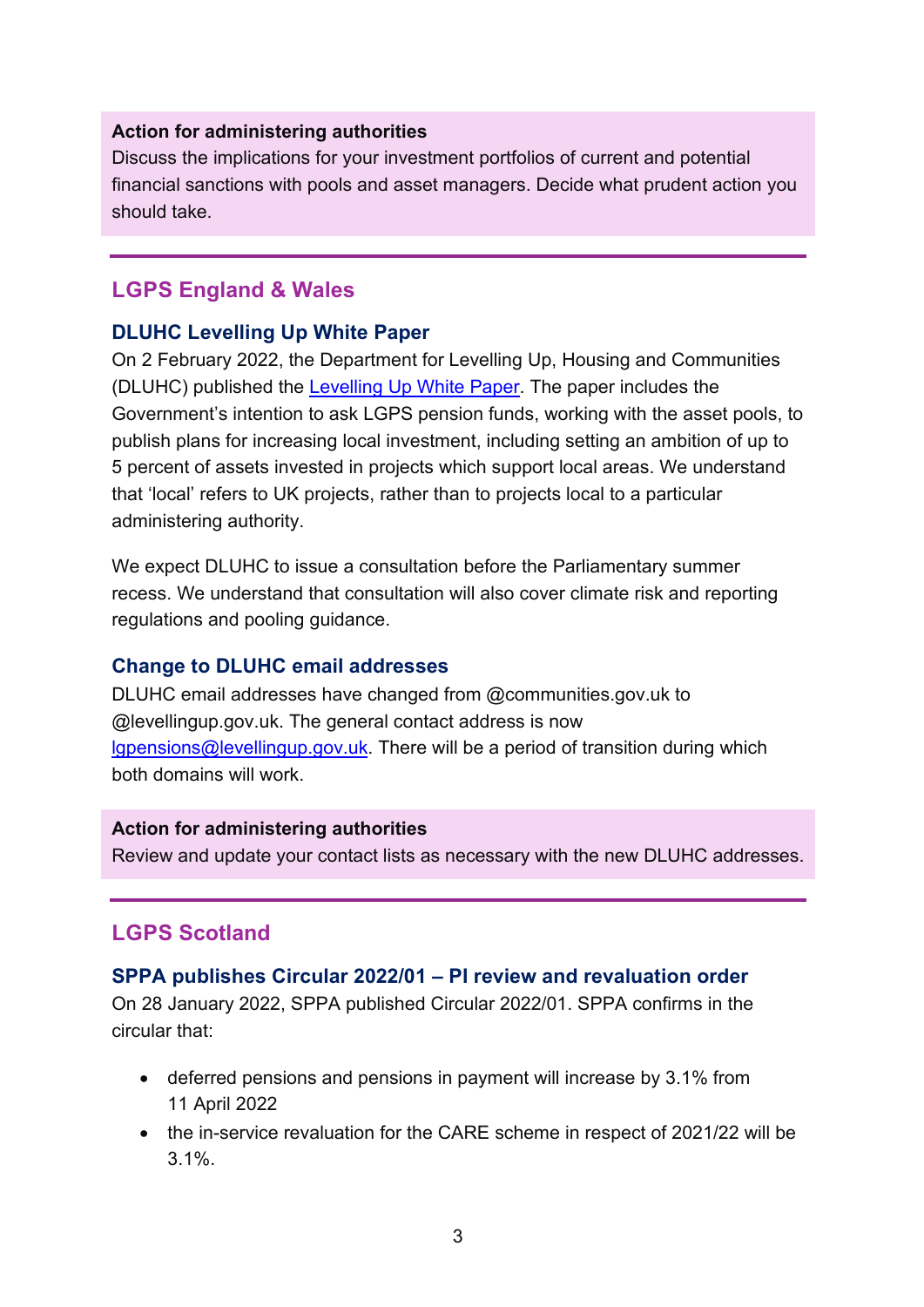You can find this and past circulars on:

- the [SPPA circulars and guidance](https://www.scotlgpsregs.org/landscape/sppacirc.php) page of [www.scotlgpsregs.org,](http://www.scotlgosregs.org/) and
- the [LGPS Circulars](https://pensions.gov.scot/local-government/scheme-governance-and-legislation/circulars) page of the SPPA website.

## <span id="page-3-0"></span>**SPPA publishes Circular 2022/02 – Tiered contribution rates**

On 24 February 2022, SPPA published the tiered contribution rates and guidance for 2022/23. You can view the circular and guidance on the SPPA circulars and guidance of [www.scotlgpsregs.org.](http://www.scotlgpsregs.org/)

#### **Action for administering authorities**

Please share this with your Scheme employers.

# <span id="page-3-1"></span>**HMRC**

## <span id="page-3-2"></span>**Pension Schemes Newsletter 137**

On 28 February 2022, HMRC published [Pension Schemes Newsletter 137.](https://www.gov.uk/government/publications/pension-schemes-newsletter-137-february-2022/pension-schemes-newsletter-137-february-2022) The newsletter contains:

- an article on the impact of the McCloud remedy on members of unfunded public service pension schemes with fixed or enhanced protection, including those who lost that protection on joining a reformed scheme in 2015
- a request that you remind pension scheme members to tell HMRC in writing as soon as possible if they have lost their lifetime allowance protection
- an update on the Managing Pension Schemes service:
	- the feature for migrating pension schemes will be available from 11 April 2022
	- **Example 3 schemes must be [enrolled on the Managing Pension Schemes service](https://www.gov.uk/guidance/migrating-your-pension-scheme-to-the-managing-pension-schemes-service#enrolling-on-the-managing-pension-schemes-service)** to be able to migrate
	- schemes must provide up to date information to migrate. You can find the information in Appendix A of [Pension Schemes Newsletter 136](https://www.gov.uk/government/publications/pension-schemes-newsletter-136-january-2022)
- an update on submitting Accounting for Tax returns on the Pensions Schemes online service.

HMRC will provide further guidance on the new features being added to the Managing Pension Schemes service on 11 April 2022.

Please email [migration.mps@hmrc.gov.uk](mailto:migration.mps@hmrc.gov.uk) if you have any questions about or feedback on the Managing Pension Schemes service.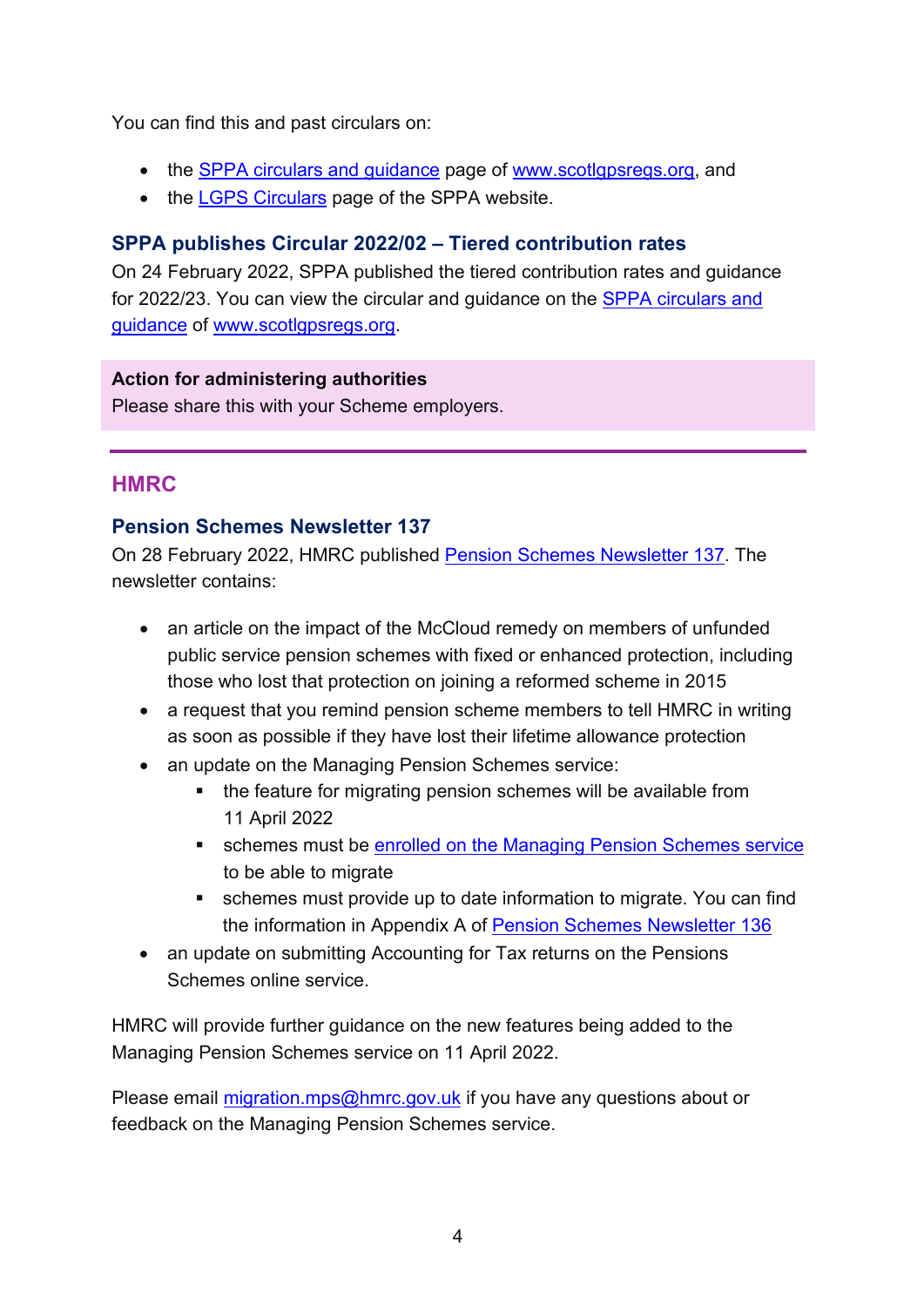# <span id="page-4-0"></span>**Consultation on reporting deadlines**

[HMRC is consulting on draft regulations associated with extending the deadlines for](https://www.gov.uk/government/consultations/draft-legislation-the-registered-pension-schemes-miscellaneous-amendments-regulations-2022)  [Scheme Pays.](https://www.gov.uk/government/consultations/draft-legislation-the-registered-pension-schemes-miscellaneous-amendments-regulations-2022) The (Draft) Registered Pension Schemes (Miscellaneous Amendments) Regulations 2022 are in addition to the changes introduced by the Finance Act 2022.

The changes will apply to members of all UK pension schemes. It will be of particular relevance to public service pension schemes when dealing with members whose pension input amount for a past year is changed as a result of the McCloud remedy.

The Government proposes that the regulations take effect from 6 April 2022. The short consultation will close on 15 March 2022.

# <span id="page-4-1"></span>**Finance Act 2022 receives Royal Assent**

The Finance Act received Royal Assent on 24 February 2022. The provisions of the Act relevant to the LGPS are summarised below.

#### **Clause 9: Annual allowance deadlines**

Deadlines for electing for scheme pays and associated payment and reporting deadlines will be extended for certain members who are informed of a change in pension input amount for a past pension input period.

#### **Clause 10: Normal minimum pension age**

The normal minimum pension age will increase from 55 to 57 from 6 April 2028. This will not apply to members of uniformed services pension schemes. The Act provides for protected pension ages for members who meet the entitlement condition.

We do not yet know whether DLUHC and SPPA intend to amend the LGPS regulations to introduce a protected pension age.

#### **Clause 11: Power to change tax rules related to the McCloud remedy**

The Act provides HM Treasury with the power to make regulations to address tax impacts that arise as a result of implementing the McCloud remedy. Different regulations may apply to different public service pension schemes. The regulations will have retrospective effect.

We are still waiting for a final version of the Act to be published. When it is, we will publish more detailed information about the provisions of the Act and its impact on LGPS administering authorities.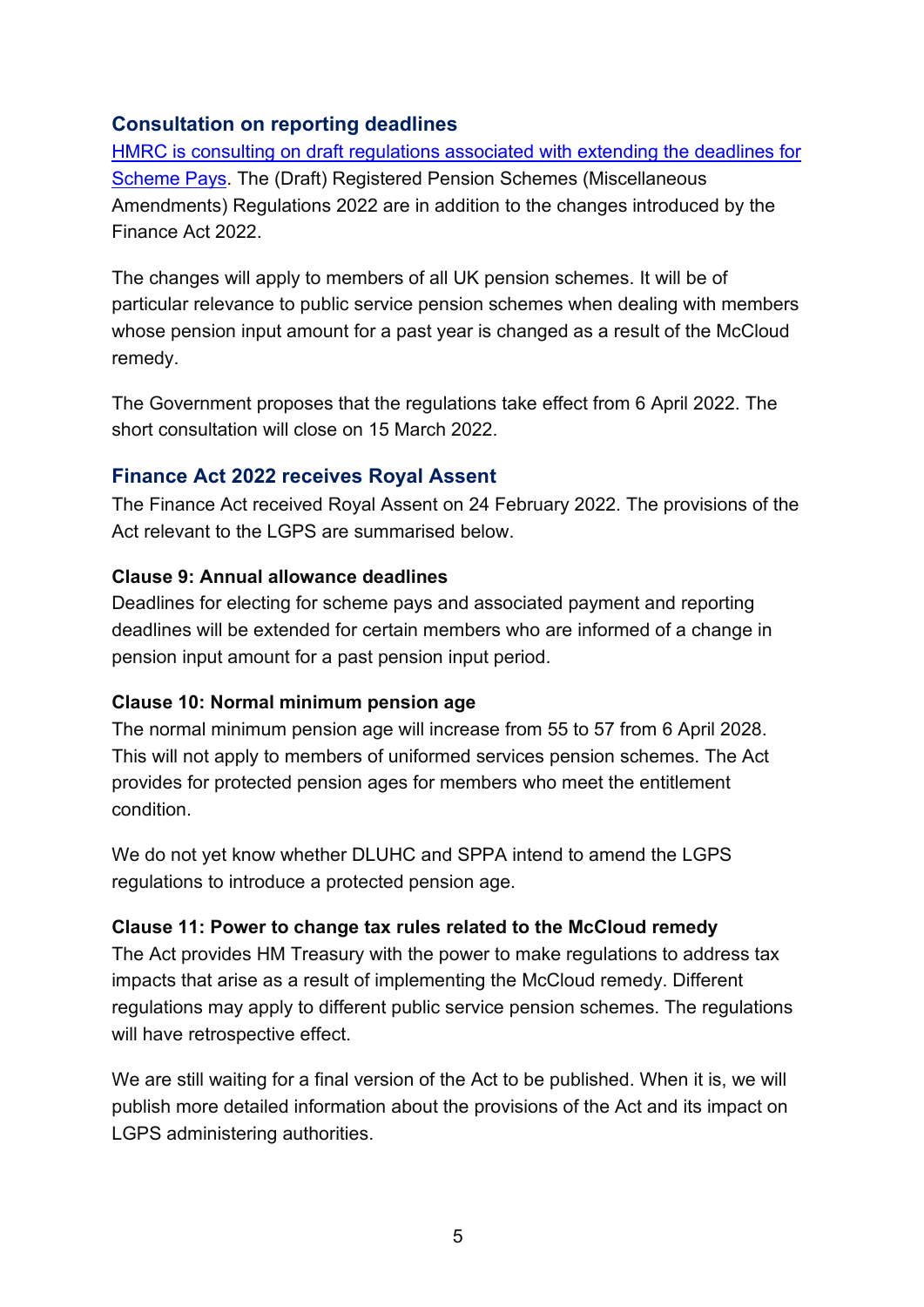# <span id="page-5-1"></span>**DWP**

## <span id="page-5-0"></span>**Consultation on draft pensions dashboards regulations**

DWP published a [consultation on the draft Pensions Dashboards Regulations](https://www.gov.uk/government/consultations/pensions-dashboards-consultation-on-the-draft-pensions-dashboards-regulations-2022) on 31 January 2022. The consultation will run for six weeks and close on 13 March 2022. We will be responding to the consultation on behalf of the LGPC and the LGA.

Pensions dashboards will allow individuals to see information about all their pensions, including the State Pension, in one place. These draft regulations set the requirements to be met to deliver this and will place a legal duty on pension providers to provide information to the dashboards.

The consultation proposes a staging deadline of the end of April 2024 for public service pension schemes, including the LGPS. This means that LGPS administering authorities will need to be able to connect to the digital architecture by this date and be ready to provide individuals' data to them via the dashboards.

Our response will express concern about LGPS administering authorities' ability to meet the staging deadline given the other pressures they face.

We expect the McCloud remedy regulations to come into force from 1 October 2023. LGPS administering authorities will already be under huge pressure at this time to revisit calculations in respect of leavers since 1 April 2014, including:

- recalculating member and survivor pensions, paying arrears and interest
- dealing with the resulting pension tax implications
- recalculating deferred benefits and concurrent calculations
- exchanging service information with other administering authorities for members who have transferred
- potentially re-visiting past trivial commutation payments, CETVs, death grants and Club transfers.

For these reasons, our response will state that we are doubtful that a staging deadline of April 2024 is achievable. The draft regulations allow schemes to defer their staging date but this is only allowed in specific circumstances.

We will raise other concerns in our response, including: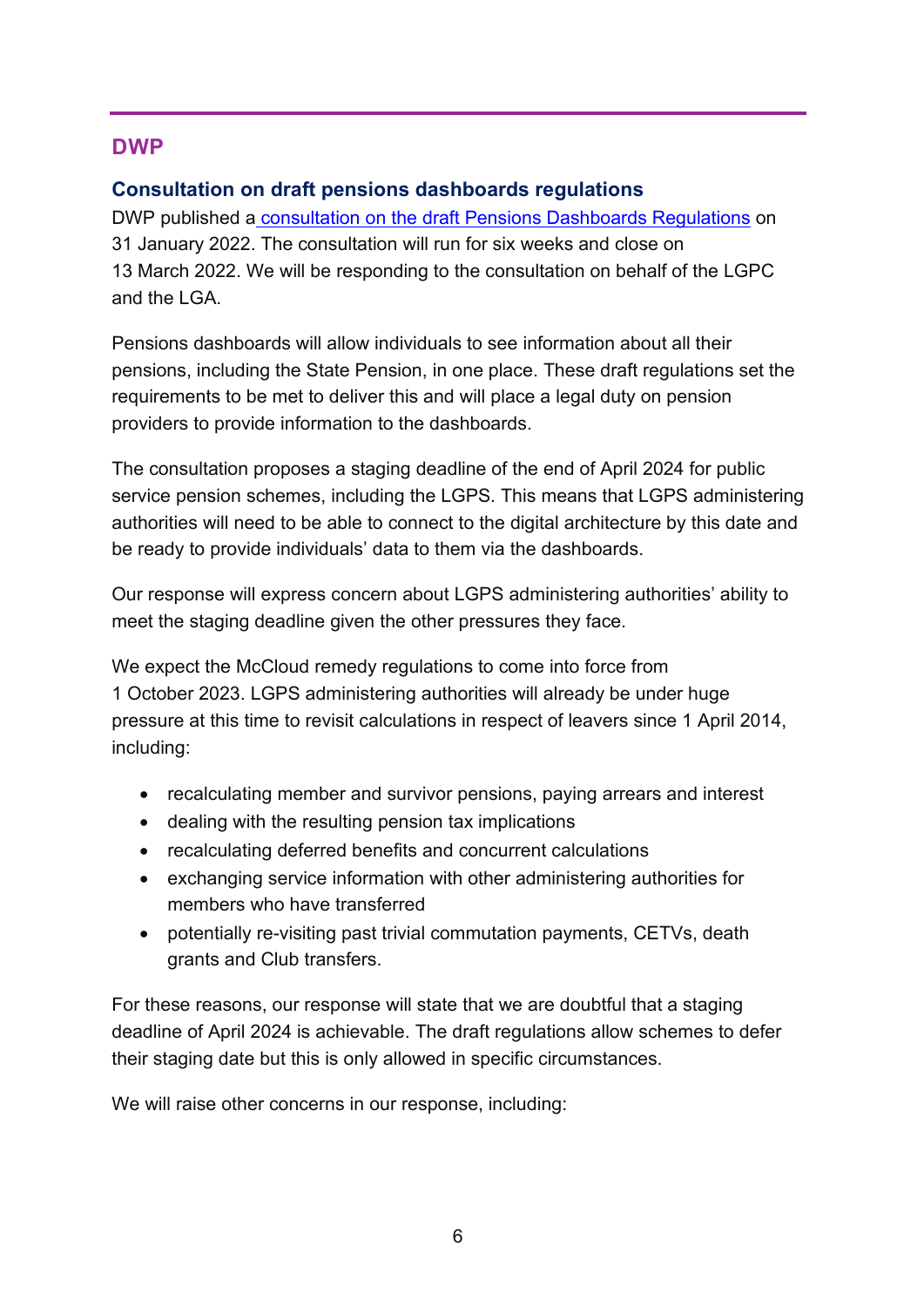- The exclusion of deferred refunds from dashboards will make the system less effective at achieving the Government's aim of reuniting people with lost pensions.
- Although a longer period is allowed to respond to a request from a recent joiner, the rules do not appear to cater for the fact that administrators may not have been informed about the new joiner.
- It is not clear what value data must be supplied in respect of a member who has not yet met the vesting period.
- Some of the provisions in the draft regulations are very different from the rules that the LGPS must currently follow. Statements for deferred LGPS members are not covered by the Occupational and Personal Pension Schemes (Disclosure of Information) Regulations 2013. Signpost data must be returned immediately after the scheme receives a view request. Signpost data includes 'the scheme's implementation statement', a statement that LGPS administering authorities are not currently required to publish. The information contained in an implementation statement is likely to be replicated in an annual report.
- The value data that must be returned will generally be included in a benefit statement for active members. We do not know whether any figures relating to the McCloud remedy will have to be included in annual benefit statements. This could delay the progress on developments and preparations for dashboards until we have seen final regulations.

We will share our full response before the consultation closes on 13 March 2022.

#### **Draft Standards**

Standards will provide further detail on how schemes and dashboards providers must comply with their legislative duties. MaPS standards will cover:

- **Data**: data elements and formatting requirements that schemes must follow when returning data to members via dashboards
- **Technical:** covering how dashboards must connect to MaPS and pension schemes
- **Design:** how view data must be presented on the dashboards
- **Reporting:** what information schemes must keep and report to MaPS and regulators in relation to compliance and performance.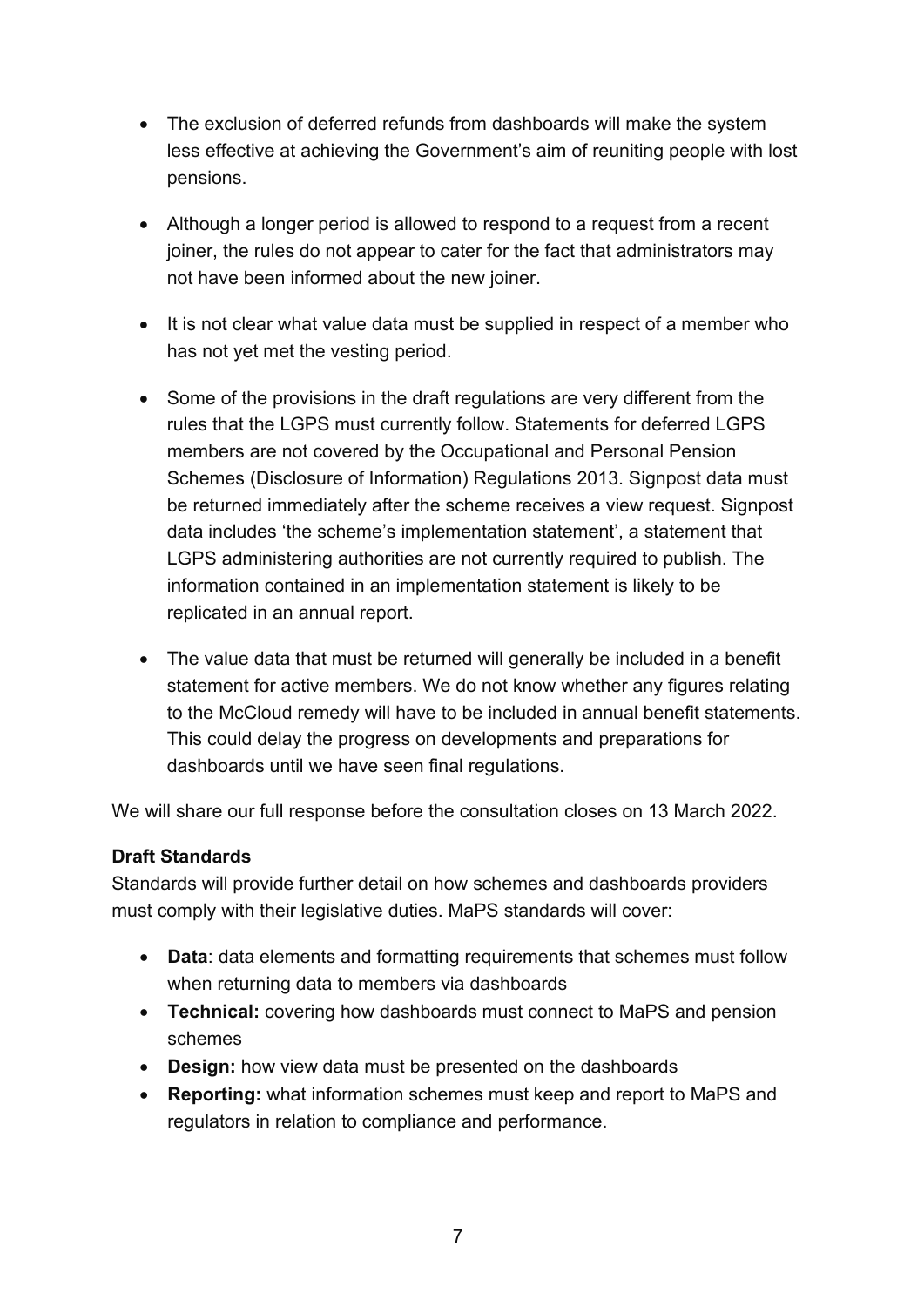The PDP has published [supporting information for DWP consultation](https://www.pensionsdashboardsprogramme.org.uk/info-consultation-standards/) which includes early information on each of these standards. The PDP will consult on standards later in 2022.

#### **DWP Webinars**

The DWP delivered a series of [webinars to assist with responses to the](https://www.pensionsdashboardsprogramme.org.uk/info-consultation-standards/#webinars)  [consultation.](https://www.pensionsdashboardsprogramme.org.uk/info-consultation-standards/#webinars) You can watch recordings of those webinars via the PDP website.

#### **Action for administering authorities**

Consider what action you can take now in preparation for pensions dashboards. Submit a response to the consultation, including your views on the proposed staging date of 30 April 2024.

### <span id="page-7-0"></span>**State Pension age review: call for evidence**

Under the Pensions Act 2014, the Government must undertake a review of the State Pension age every six years. The report for the next review must be published by 7 May 2023. As part of this, the Government has commissioned Baroness Neville-Rolfe to prepare an independent report making recommendations to the Government on what metrics it should consider when setting the State Pension age in future.

On 9 February 2022, DWP launched a call for evidence to gather views on this subject to feed into Baroness Neville-Rolfe's report. The [independent report call for](https://www.gov.uk/government/consultations/second-state-pension-age-review-independent-report-call-for-evidence/second-state-pension-age-review-independent-report-call-for-evidence)  [evidence](https://www.gov.uk/government/consultations/second-state-pension-age-review-independent-report-call-for-evidence/second-state-pension-age-review-independent-report-call-for-evidence) will close on 25 April 2022.

The call for evidence seeks views from members of the public and all interested parties on various points including:

- intergenerational fairness
- notice periods for State Pension age changes
- changes in working patterns
- predicted future changes to the workplace
- sustainability and affordability
- options for taking into account differences in circumstances when setting State Pension age
- what metrics should be considered to determine State Pension age.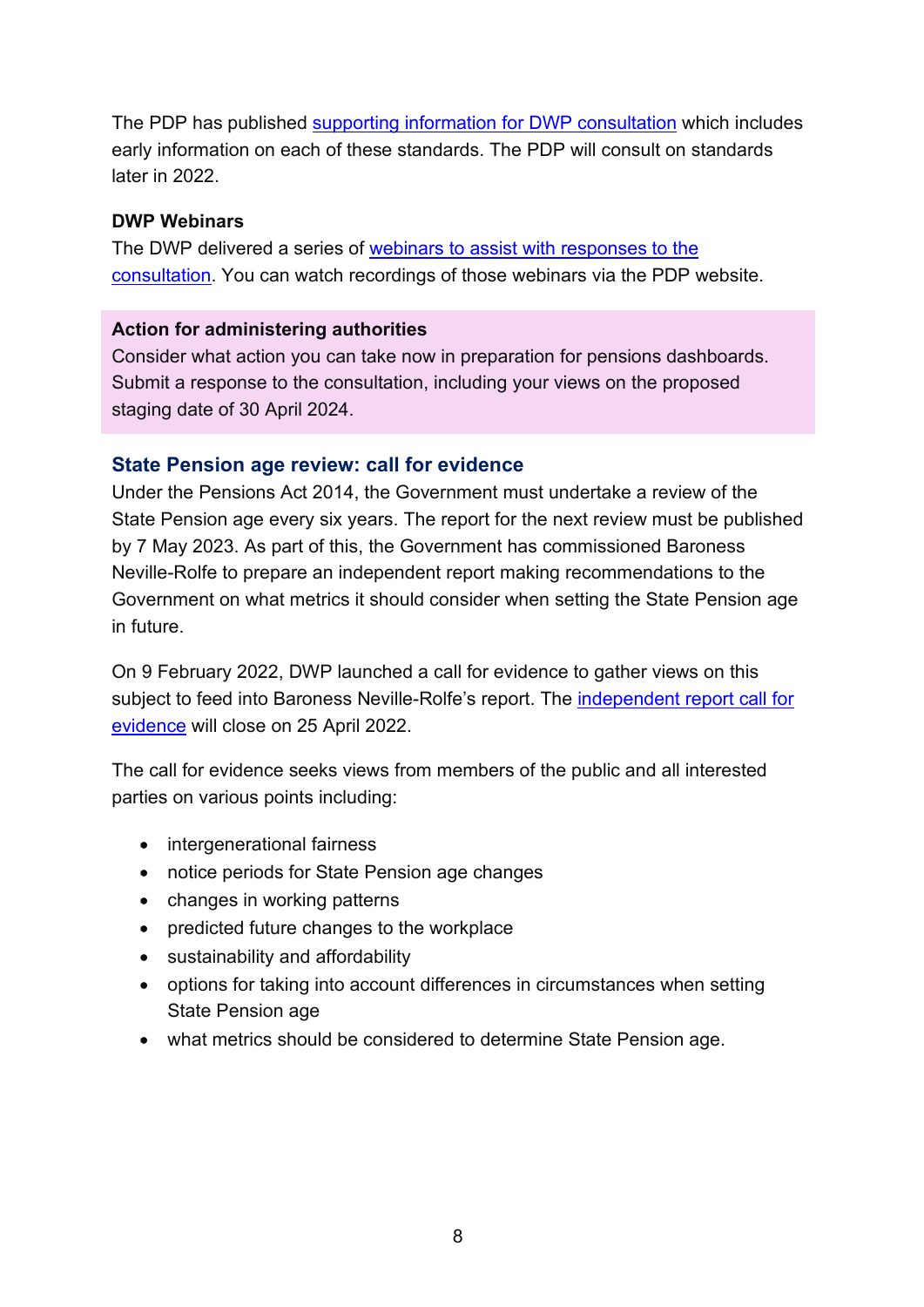### <span id="page-8-1"></span>**Automatic enrolment trigger remains the same**

DWP has published its [review of the automatic enrolment trigger for 2022/23.](https://www.gov.uk/government/publications/automatic-enrolment-review-of-the-earnings-trigger-and-qualifying-earnings-band-for-202223) The earnings trigger will remain at £10,000. This is a real term decrease in the value of the trigger. The Government estimates this will bring 17,000 more savers into pension savings compared with increasing the trigger in line with average wage growth.

# <span id="page-8-2"></span>**TPO**

#### <span id="page-8-3"></span>**New factsheets published**

The Pensions Ombudsman (TPO) has published three new member factsheets this month:

**Pension scams:** what a member should do if they think they have been scammed and what TPO can do if they have a complaint about a scam.

**Ill health pensions:** general information about ill health pensions and how to make a complaint.

**Death benefits:** general information about death benefits and how to make a complaint.

You can find these and other TPO publications on the [Publications page of the TPO](https://www.pensions-ombudsman.org.uk/our-publications)  [website.](https://www.pensions-ombudsman.org.uk/our-publications)

If you would like to receive regular updates from TPO about publications and other news, please contact [stakeholder@pensions-ombudsman.org.uk.](mailto:stakeholder@pensions-ombudsman.org.uk)

#### <span id="page-8-4"></span>**Launch of Pensions Dishonesty Unit**

TPO has established a Pensions Dishonesty Unit in response to recent high value determinations. The Unit will investigate allegations of serious breaches of trust, misappropriation of pension funds and dishonest or fraudulent behaviour by pension scheme trustees. You can read more about the [TPO Pensions Dishonesty Unit](https://www.pensions-ombudsman.org.uk/news-item/tpo-launches-pensions-dishonesty-unit) on the TPO website.

#### <span id="page-8-5"></span>**Other news and updates**

#### <span id="page-8-0"></span>**LGA Head of Pensions**

As many of you will be aware, Jeff Houston is retiring from the role of Head of Pensions at the LGA and Secretary to the Local Government Pension Scheme Advisory Board (SAB) in England and Wales on 31 March 2022.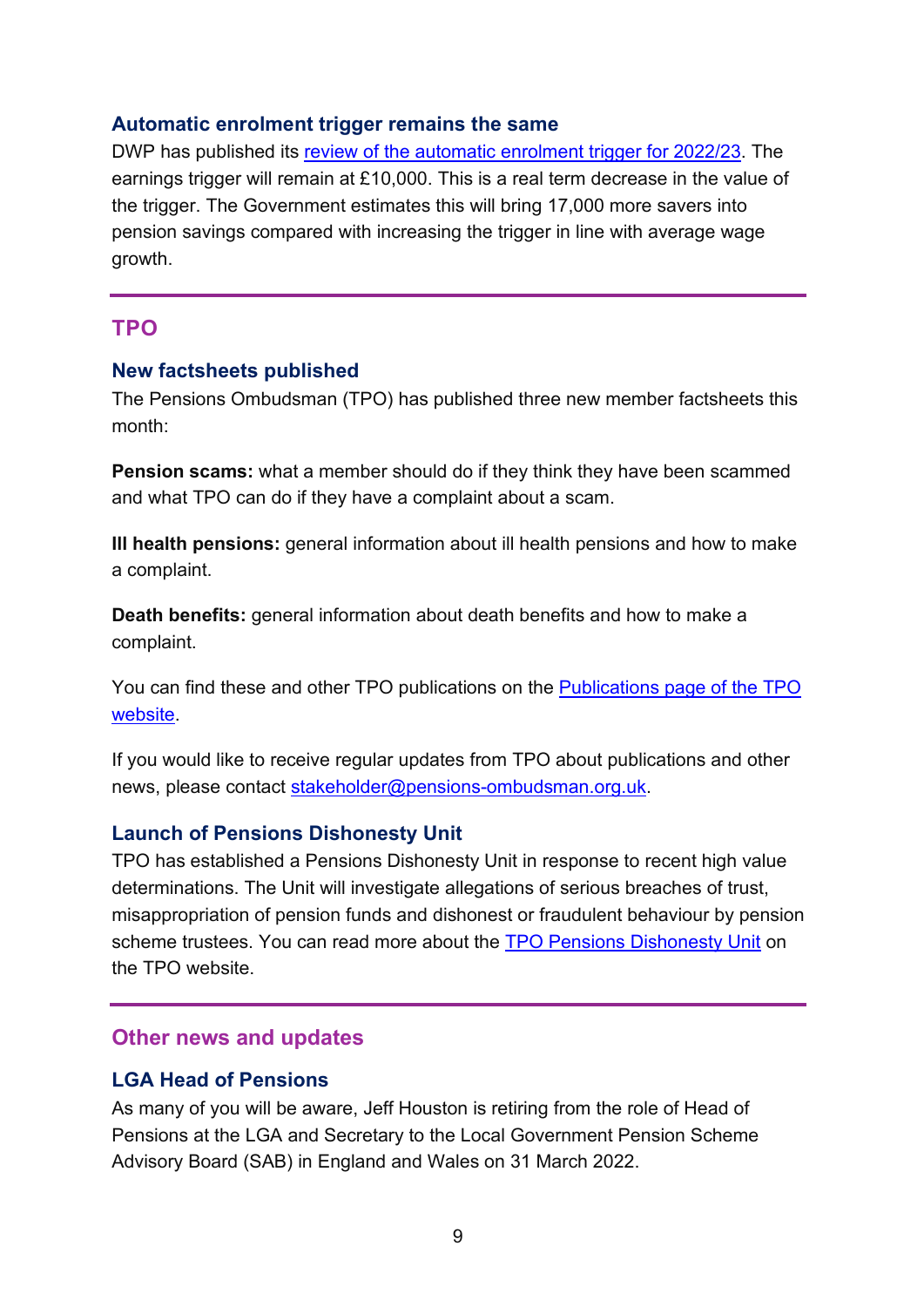We are pleased to confirm that following a competitive recruitment exercise Joanne Donnelly will be taking over the role from 1 April 2022. Jo will be known to many of you through her existing role as Senior Pensions Secretary at the LGA and Deputy SAB secretary. She previously worked at HM Treasury.

## <span id="page-9-0"></span>**Amendment to PSPJO Bill to restrict investment boycotts**

Robert Jenrick MP tabled an amendment to the Public Service Pensions and Judicial Offices Bill (PSPJO). The amendment was passed on 22 February 2022.

The amendment will allow the responsible authority to issue guidance to administering authorities instructing them not to make investment decisions that conflict with the UK's foreign and defence policy. The responsible authority for the LGPS in England and Wales is the Secretary of State and the responsible authority for LGPS Scotland is Scottish Ministers.

Further measures in this area will be introduced by the Boycotts, Divestment and Sanctions Bill which is expected during this Parliament. You can read more about the [Boycotts, Divestment and Sanctions](https://www.lgpsboard.org/index.php/structure-reform/bds-main) Bill and this amendment on the [SAB](https://www.lgpsboard.org/)  [website.](https://www.lgpsboard.org/)

# <span id="page-9-1"></span>**Communications Working Group minutes published**

We have published the minutes of the Communications Working Group meeting that took place on 11 January 2022. At the meeting the group discussed:

- working practices as a result of the pandemic
- the launch of the new member website
- digital engagement
- scam prevention and new transfer rules
- member communications related to the McCloud remedy.

You can find the minutes from this and earlier meetings and the Group's workplan on the:

- [Communications Working Group](https://www.lgpsregs.org/bulletinsetc/cwgminutes.php) page of [www.lgpsregs.org](http://www.lgpsregs.org/) and
- [Communications Working Group](https://scotlgpsregs.org/bulletinsetc/cwgminutes.php) page of [www.scotlgpsregs.org.](http://www.scotlgpsregs.org/)

## <span id="page-9-2"></span>**Template privacy notices updated**

We have published new versions of the long and short template privacy notices.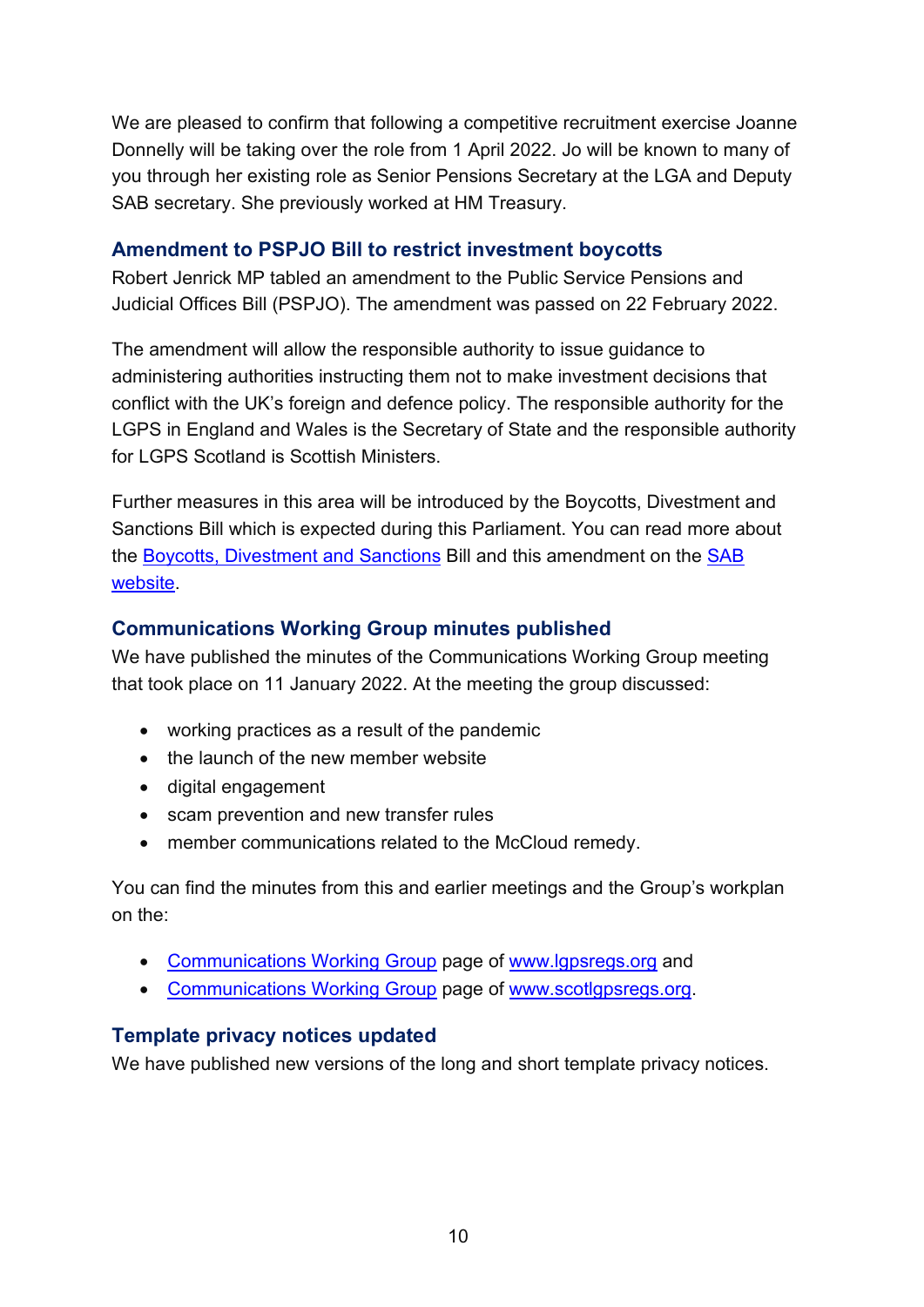We asked Squire Patton Boggs to update the notices following the introduction of the Occupational and Personal Pension Schemes (Conditions for Transfers) Regulations 2021. The updated notices cover administering authorities requesting additional information to rule out pension scam activity as part of a transfer request.

Squire Patton Boggs has stated in both notices that the updates do not necessitate an immediate re-issue of the privacy notice. Administering authorities could update the notices as part of an annual update. Since the GDPR came into effect, the direction of travel is towards greater transparency. Administering authorities may want to consider:

- how frequently they circulate hard copies of the privacy notice to members
- in what circumstances they circulate hard copies to members and
- how they will bring the latest version of the privacy notice to members' attention.

You can find version 5 of the template full privacy notice and version 4 of the template summary privacy notice on the:

- [Administrator guides and documents](https://www.lgpsregs.org/resources/guidesetc.php) page of [www.lgpsregs.org](http://www.lgpsregs.org/) and
- [Administrator guides and documents](https://scotlgpsregs.org/resources/guidesetc.php) page of [www.scotlgpsregs.org.](http://www.scotlgpsregs.org/)

#### <span id="page-10-0"></span>**Pension scams prevention: proposed rule changes**

The DWP has confirmed that it may make changes to [The Occupational and](https://www.legislation.gov.uk/uksi/2021/1237/contents/made)  [Personal Pension Schemes \(Conditions for Transfers\) Regulations 2021](https://www.legislation.gov.uk/uksi/2021/1237/contents/made) that came into force in November. The changes would mean that the presence of low-risk overseas investments would no longer constitute an amber flag.

Members must take pension scams guidance from MoneyHelper if any amber flags are identified. An amber flag is currently present if overseas investments are included in the receiving scheme. The transferring scheme must direct members to guidance even if those overseas investments are low risk.

The Government is currently considering what changes could be made that would maintain the primary policy of protecting members from potential scams.

## <span id="page-10-1"></span>**NI database access**

We have received a number of recent queries concerning access to the National Insurance (NI) database. In almost all cases, losing access has been due to a local change in IP address.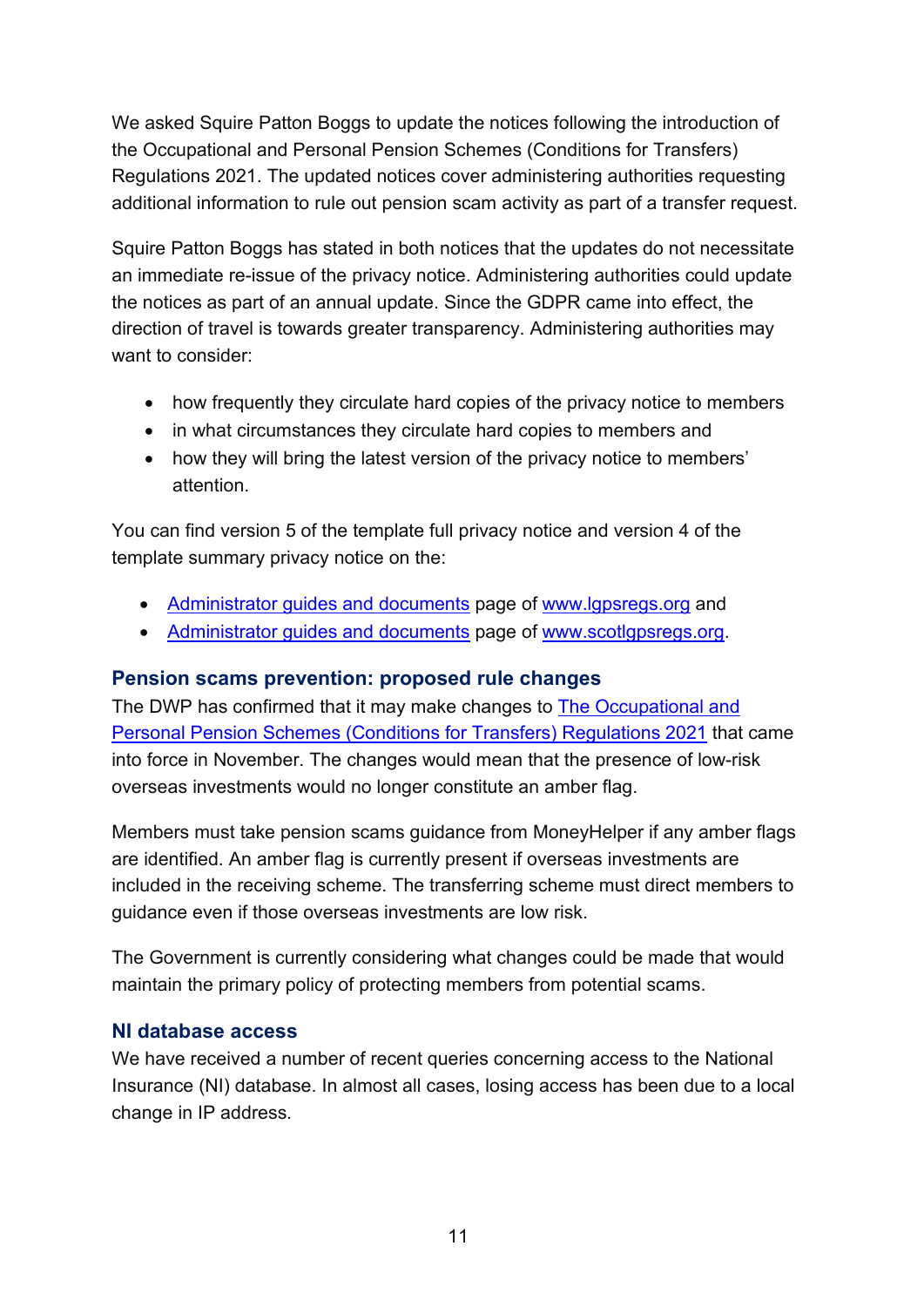Users can only access the NI database from approved IP addresses. If you have any problems accessing the NI database, please check with your IT department whether your public facing IP address(es) has changed. If your IP address(es) has changed, please contact query.  $\log_2$  ocal.gov.uk to let us know the new address(es). We will then arrange for your new address to be approved.

## <span id="page-11-0"></span>**PDP appoints Digidentity as identity service supplier**

The Pensions Dashboards Programme (PDP) has appointed Digidentity as its interim identity service supplier. Digidentity will deliver the identity service, part of the dashboards' digital architecture.

You can read more about the [appointment of Digidentity as identity service supplier](https://www.pensionsdashboardsprogramme.org.uk/2022/02/07/pdp-appoints-digidentity-identity-service-supplier/)  [to the PDP](https://www.pensionsdashboardsprogramme.org.uk/2022/02/07/pdp-appoints-digidentity-identity-service-supplier/) and the role of the identity service on the PDP website.

# <span id="page-11-1"></span>**Wider landscape**

## <span id="page-11-2"></span>**Teachers' Pension Scheme employer contribution grant**

On 9 February 2022, the Department for Education updated its [guidance on the](https://www.gov.uk/government/publications/teachers-pension-scheme-employer-contribution-grant-further-education-providers)  [teachers' pension employer contribution grant for further education providers.](https://www.gov.uk/government/publications/teachers-pension-scheme-employer-contribution-grant-further-education-providers)

## <span id="page-11-3"></span>**NHS Pension Scheme: changes to member contributions**

On 15 February 2022, the Government responded to its consultation on changes to member contributions.

The response sets out the new member contribution structure that will take effect from 1 October 2022. It confirms that:

- members' actual annual rates of pay will be used to determine the amount of member contributions that they pay
- how the thresholds will be uplifted to reflect pay awards, and
- the proposals will be phased in.

# <span id="page-11-4"></span>**Useful links**

[LGA Pensions page](https://local.gov.uk/our-support/workforce-and-hr-support/local-government-pensions)

[LGPS member website \(England and Wales\)](https://www.lgpsmember.org/)

[LGPS member website \(Scotland 2015\)](http://www.scotlgps2015.org/)

[LGPS Advisory Board website \(England and Wales\)](http://www.lgpsboard.org/)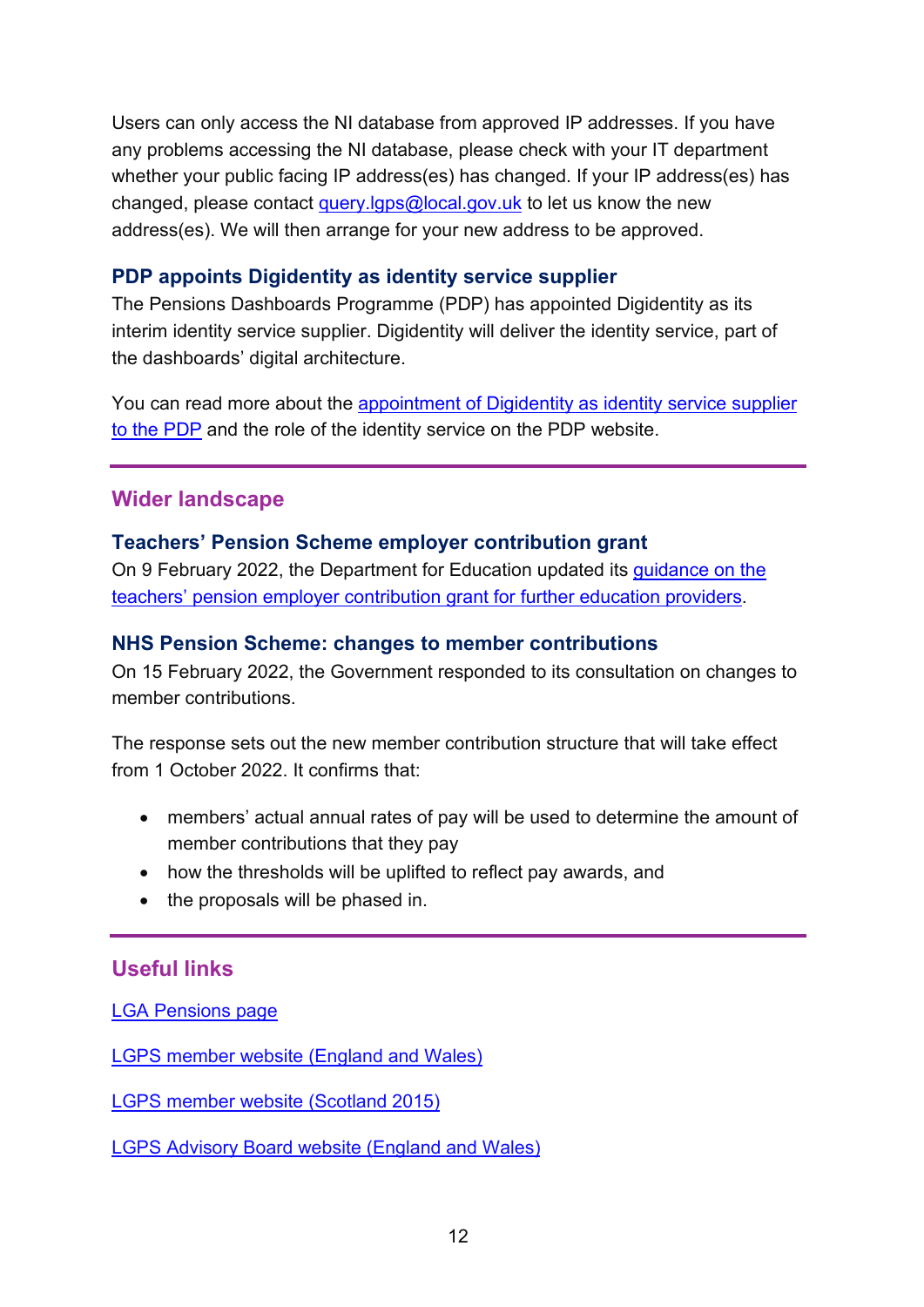[LGPS Advisory Board website \(Scotland\)](http://lgpsab.scot/)

[LGPS Regulations and Guidance website \(England and Wales\)](http://www.lgpsregs.org/)

[LGPS Regulations and Guidance website \(Scotland\)](http://www.scotlgpsregs.org/)

[Public Sector Transfer Club](http://www.civilservicepensionscheme.org.uk/members/public-sector-transfer-club/)

[Recognised Overseas Pension Schemes](http://www.hmrc.gov.uk/pensionschemes/qrops-list.htm) that have told HMRC that they meet the conditions to be a ROPS and have asked to be included on the list.

# <span id="page-12-0"></span>**LGPS pensions section contact details**

If you have a technical query, please email [query.lgps@local.gov.uk](mailto:query.lgps@local.gov.uk) and one of the team's LGPS pension advisers will get back to you.

**Jeff Houston (Head of Pensions)** Telephone: 07786 681936 Email: [jeff.houston@local.gov.uk](mailto:jeff.houston@local.gov.uk)

**Lorraine Bennett (Senior Pensions Adviser – LGPC Secretariat)** Telephone: 07766 252847 Email: [lorraine.bennett@local.gov.uk](mailto:lorraine.bennett@local.gov.uk)

**Jayne Wiberg (Pensions Adviser – LGPC Secretariat)** Telephone: 07979 715825 Email: [jayne.wiberg@local.gov.uk](mailto:jayne.wiberg@local.gov.uk)

## **Rachel Abbey (Pensions Adviser – LGPC Secretariat)**

Telephone: 07827 307003 Email: [rachel.abbey@local.gov.uk](mailto:rachel.abbey@local.gov.uk)

**Steven Moseley (Pensions Adviser – LGPC Secretariat)** Telephone: 07780 227059 Email: [steven.moseley@local.gov.uk](mailto:steven.moseley@local.gov.uk)

**Karl White (Pensions Adviser (Training) – LGPC Secretariat)** Telephone: 07464 652886 Email: [karl.white@local.gov.uk](mailto:karl.white@local.gov.uk)